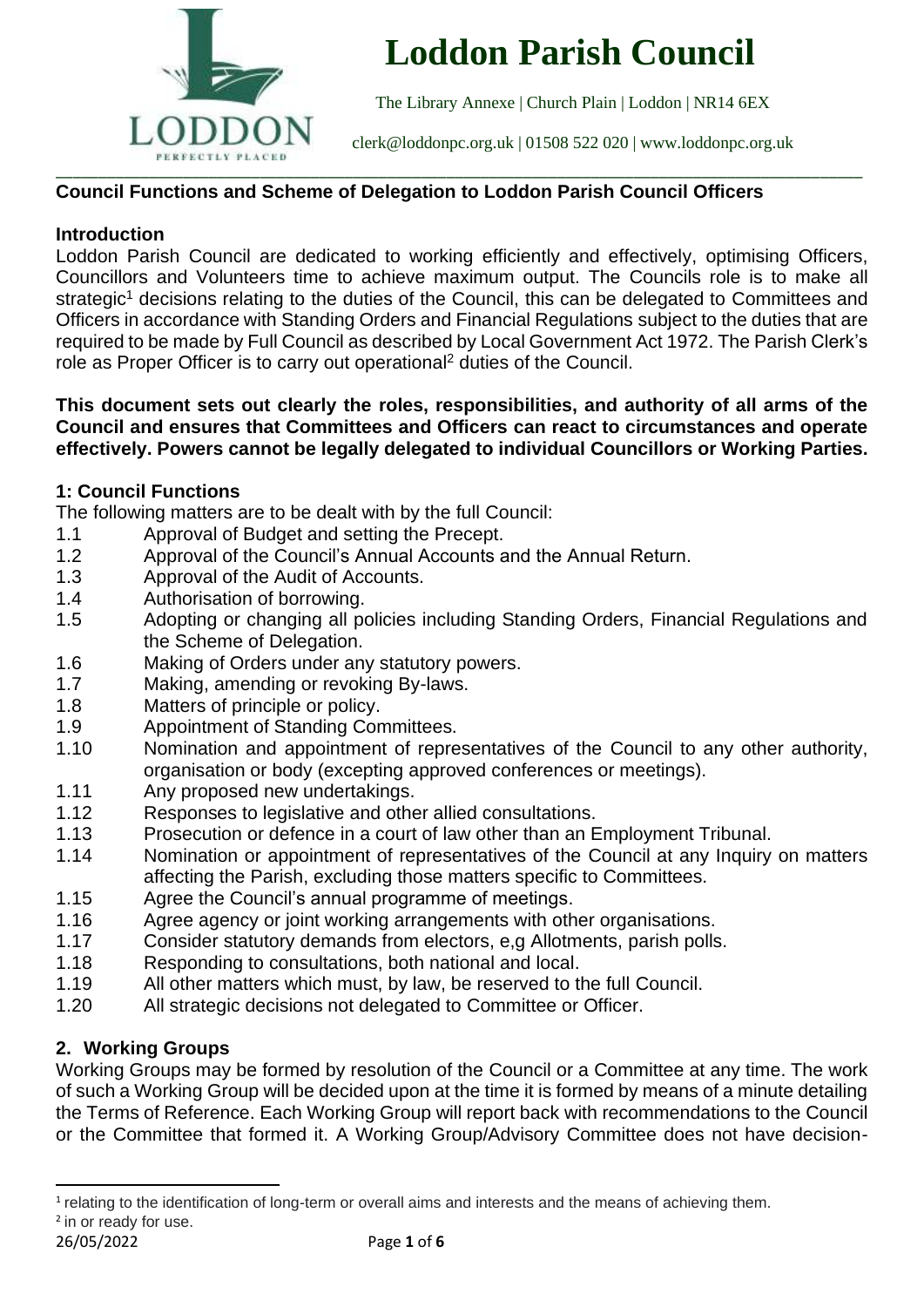making powers. Non-Council members can be appointed to it. Its meetings are not open to the public and The Code of Conduct applies to all Councillors operating within it.

- 2.1.1 Working groups have no delegated powers.
- 2.1.2 Working groups have no delegated budget.

## **3. Committees**

Committees are delegated powers to act within their Terms of Reference. This means that on all matters not reserved for consideration by another committee, or by the full Council, Committees have the power to make decisions and the power to spend within the agreed budget.

Members are entitled to attend all Committees and Sub-Committees whether or not they are members of the Committee, although no voting rights or right to participate in discussions or proceedings are granted.

# **3.1 Applicable to all Committees of the Council;**

- 3.1.1 The Council has delegated to every committee of the Council full powers to act in all matters covered by the committee's Terms of Reference subject to:
	- the provisions of any Standing Order or Financial Regulation for the time being in force, except where such Order or Regulation has been specifically waived by resolution of the Council.
	- prior Council approval of annual capital, revenue estimates and consent to borrow.
- 3.1.2 When matters of major policy are involved, the existence of a policy approved by the Council. In the absence of such policy, Committees and Sub-committees may consider the matter and make recommendations to the Council. Major policy will arise either:
	- on matters of major importance which have not previously been before the Council; or
	- matters which have arisen in other Committees or Sub- committees but which cannot be resolved by them in the absence of settled Council policy; or
	- in cases of doubt where a major policy is involved, the Chairman of the Council or the Chairman of any other Committee or Sub-committee, or in their absence the appropriate Vice-Chairman may, before a decision is taken by the committee or sub-committee, state that a matter of major policy is involved.
- 3.1.3 Every committee shall have the power to authorise an officer, after consultation with the Chairman of the Committee, to take decisions on specific urgent matters falling within its own Terms of Reference as it sees fit. The exercise by committees of these powers, shall be without derogation to the powers of the Council to call for a report on any committee decision.
- 3.1.4 Notwithstanding the powers delegated to committees, the Council retain the right to exercise such powers when necessary.

### **4 Delegation to Officers**

The following matters are delegated to the Council's Officers to make decisions on behalf of the Council. These decisions must be exercised in accordance with the law, the Council's Standing Orders and Financial Regulations and any approved policy framework and budget.

The Council may at any time, following resolution, revoke any delegated authority.

**Officers may decide not to exercise delegated responsibilities and may instead make a recommendation to Council or a Committee**. Similarly, where Officers have no delegated power to make a decision, they report the matter to the Committee or the Council for a decision.

### **4.1Parish Clerk**

The Parish Clerk shall be the Proper Officer of the Council as defined in law.

# **Statutory Duties**

26/05/2022 Page **2** of **6**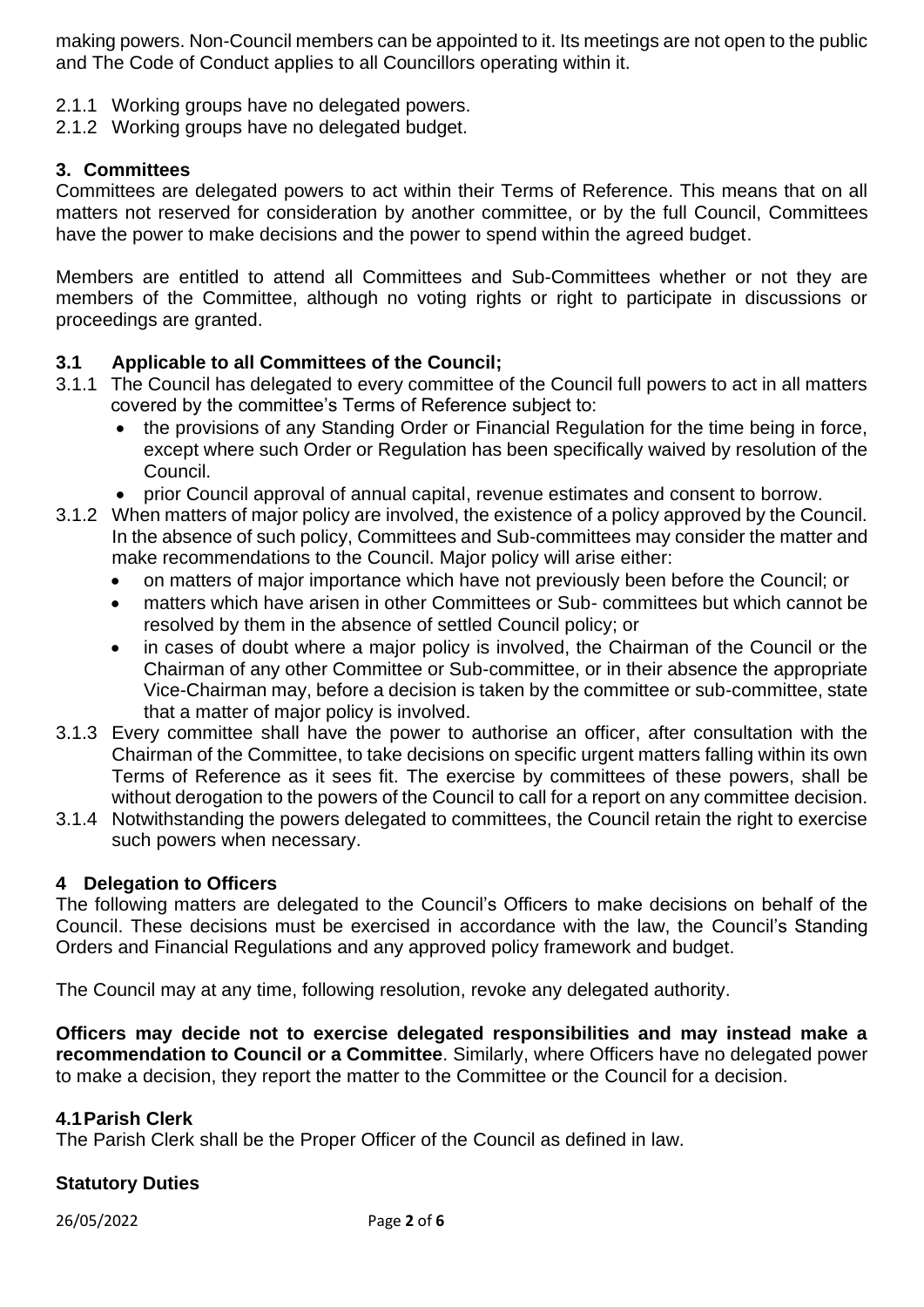- 4.1.1 **Issue all statutory notifications**
- 4.1.2 Receive declarations of acceptance of office.
- 4.1.3 Receive and record notices disclosing pecuniary interests.
- 4.1.4 Receive dispensation requests from Members under the Code of Conduct.
- 4.1.5 Receive and retain documents and plans.
- 4.1.6 Authorise lease agreements for equipment to allow essential maintenance.
- 4.1.7 Sign notices or other documents on behalf of the Council.
- 4.1.8 Receive copies of By-laws made by principal authority.
- 4.1.9 Certify copies of bylaws made by the Council.
- 4.1.10 Prepare and sign summons to attend meetings.
- 4.1.11 Authorisation to call any extra meetings of the Council or any Committees as necessary, having consulted with the Chairman of the Council and/or the Chairman of the appropriate Committee.
- 4.1.12 Ensure compliance with Standing Orders and Financial Regulations.
- 4.1.13 Ensure that all activities carried out within the Council's property and land have due regard to Health and Safety, Disability Discrimination Act and comply with all legislation in terms of public safety.

# **Role Responsibilities**

- 4.1.14 Implementation of decisions made at Council meetings.
- 4.1.15 Manage the provision of Council services, buildings, land and resources.
- 4.1.16 Day to day administration of services, together with routine inspection and control.
- 4.1.17 Execute all operational decisions relating to office management, contracts and leases in accordance with Council policies including standing orders and financial regulations.
- 4.1.18 Day to day management of land, buildings and other resources.
- 4.1.19 Manage all Parish Council staff, either directly or indirectly.
- 4.1.20 Deal with all disciplinary hearings in accordance with the Council's Disciplinary Policy.
- 4.1.21 Take all decisions relating to the training of staff (within approved budget).
- 4.1.22 Management of the Council's services and facilities in accordance with the agreed policies and budgets of the Council.
- 4.1.23 Project development of land, buildings and other resources, for consideration by Full Council.
- 4.1.24 Maintenance of the Council's equipment within the agreed budget and in accordance with the agreed policies of the Council.
- 4.1.25 Report routine matters of maintenance to the relevant authorities where they do not fall within the remit of the Council.
- 4.1.26 Authorised to issue press releases on any Council activity exercised in accordance with Council's Press and Media Policy. Delegated actions of the Parish Clerk shall be in accordance with Standing Orders, Financial Regulations and this Scheme of Delegation and in line with The Openness of Local Government Bodies Regulations 2014.
- 4.1.27 Deal with matters specifically delegated by Council or Committees.
- 4.1.28 Data Controller for the organisation, which includes the secure handling of Council data (including CCTV).

# **The Clerk has the following delegated powers;**

- 4.1.29 Authorisation of expenditure (£500 £4,999) within the agreed budget in consultation with the chairman. Anything over £5,000 to be agreed with the Council.
- 4.1.30 Authorised to approve additional hours of work for existing staff as needed to meet the business needs of the Council (within existing budgets).
- 4.1.31 Authorised to amend The Staithe Public Convenience opening hours as necessary.
- 4.1.32 Authorised to amend the Parish Council office opening hours and periods of closure in consultation with the Chairman and ensure that the Council are informed. E.g. Christmas holidays.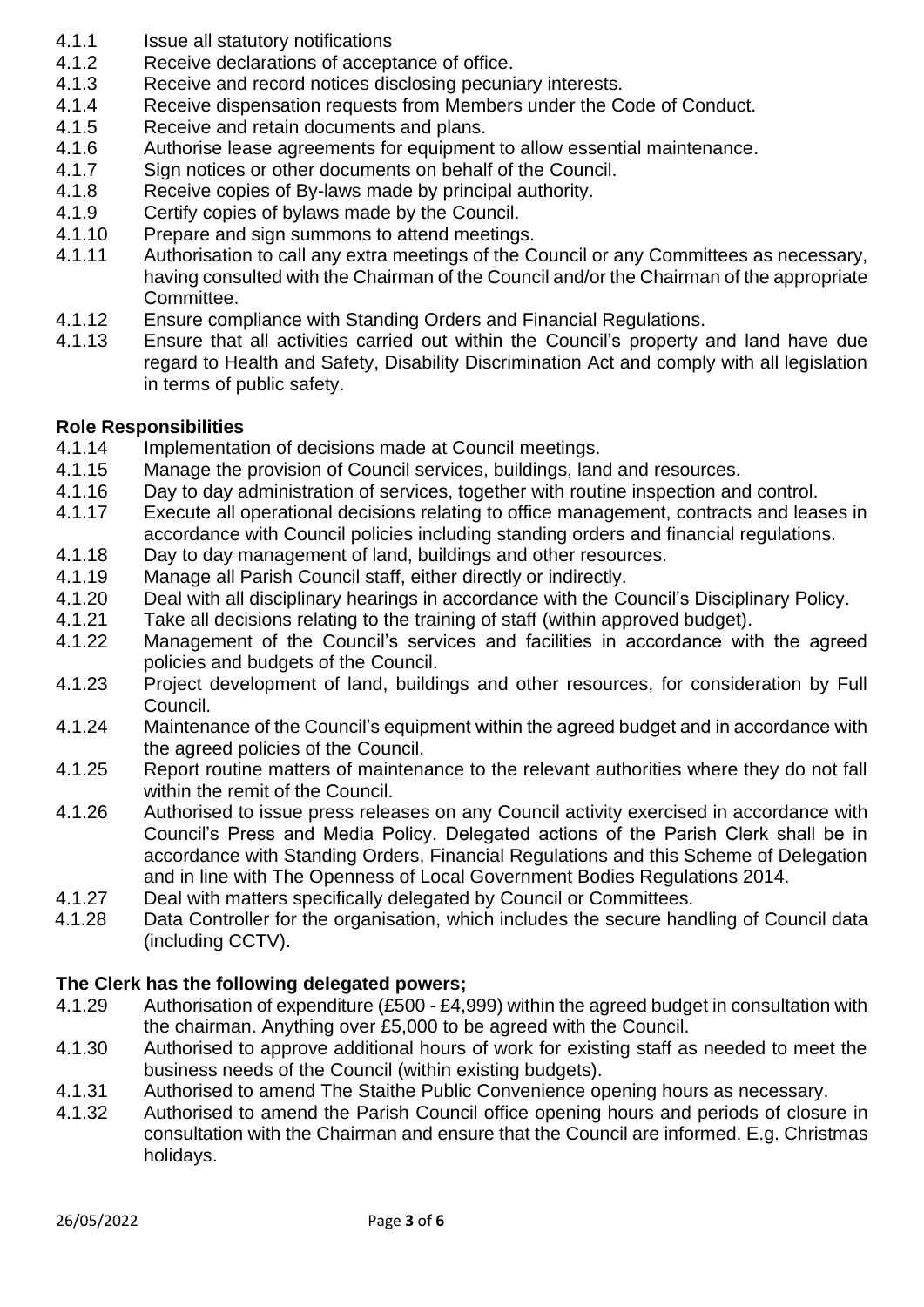- 4.1.33 Authorised to reply to noncontentious planning consultations should the deadline fall before the next meeting of the Parish Council. Should a Planning Committee be formed, this delegation shall be removed.
- 4.1.34 Respond to amended planning applications where there is a clear reply that can be derived from the Council's agreed response to the original application.
- 4.1.35 Authorised to order flowers and bulbs to ensure the village's flower towers and tubs are kept in good order (within existing budgets).
- 4.1.36 Authorised to design and display signs in the parish and replace as necessary.
- 4.1.37 Authorised to install and replace Parish Assets as required such as litter bins, dog foul bins etc as long as the value is less than £500 (within existing budgets).
- 4.1.38 Authorise staff annual leave.
- 4.1.39 Provision and management of information and communication technology provided throughout the Council including the replacement of out-dated equipment, the purchase of necessary software, and the planned purchase of new equipment or facilities within the approved budget.
- 4.1.40 Purchase of necessary goods and supplies in order to manage the Council's facilities in a timely and appropriate manner, within the approved budget.
- 4.1.41 Authorisation to respond immediately to any correspondence (including on social media), requiring or requesting information or relating to any previous decisions of the Council, but not correspondence requiring an opinion to be taken by the Council or its Committees.
- 4.1.42 Creation and content on the website and social media, together with press releases and media contact, and public consultations as directed by the Council.
- 4.1.43 Initiation of new arrangements and revision of existing arrangements for the improved management of Council facilities or services providing the cost is included within the current revenue budget.
- 4.1.44 Incur expenditure in an emergency up to £500 whether budgeted or not or the figure stipulated in the Financial Regulations.
- 4.1.45 Authorisation to manage and renew Council utility contracts such as electric, gas, broadband, phoneline and alarm system, for no longer than a three-year contract.
- 4.1.46 Authorisation to manage and renew Council utility contracts for the Staithe toilets such as electric, gas, sanitary waste collection and toilet consumables.
- 4.1.47 Act on behalf of the Council in an urgent situation and report back to the Council as soon as practical.

# **4.2Responsible Financial Officer**

The Responsible Financial Officer (RFO) to the Council shall be responsible for the Parish Council's accounting procedures, in accordance with the Accounts and Audit Regulations in force at any given time.

# **Statutory Duties**

Proper administration of the Council's financial affairs and overseeing the Financial Management of the Council.

- 4.2.1 Ensure that the budget is circulated to Members by the 01 November of each financial year.
- 4.2.2 Responsible for the overall management of all budgets in accordance with Council Policies.
- 4.2.3 Prepare a budget for presentation to the Council in November of each year.
- 4.2.4 Complete the end of year accounts.
- 4.2.5 Complete and send AGAR and reply to External Auditor Enquiries.
- 4.2.6 Ensure Compliance with all Financial Regulation and procedures.
- 4.2.7 Complete and send AGAR and reply to External Auditor Enquiries.

# **Role Responsibilities**

- 4.2.8 Implementation of decisions made at Council meetings.
- 4.2.9 Arrange and manage the Council's insurance arrangements.

26/05/2022 Page **4** of **6**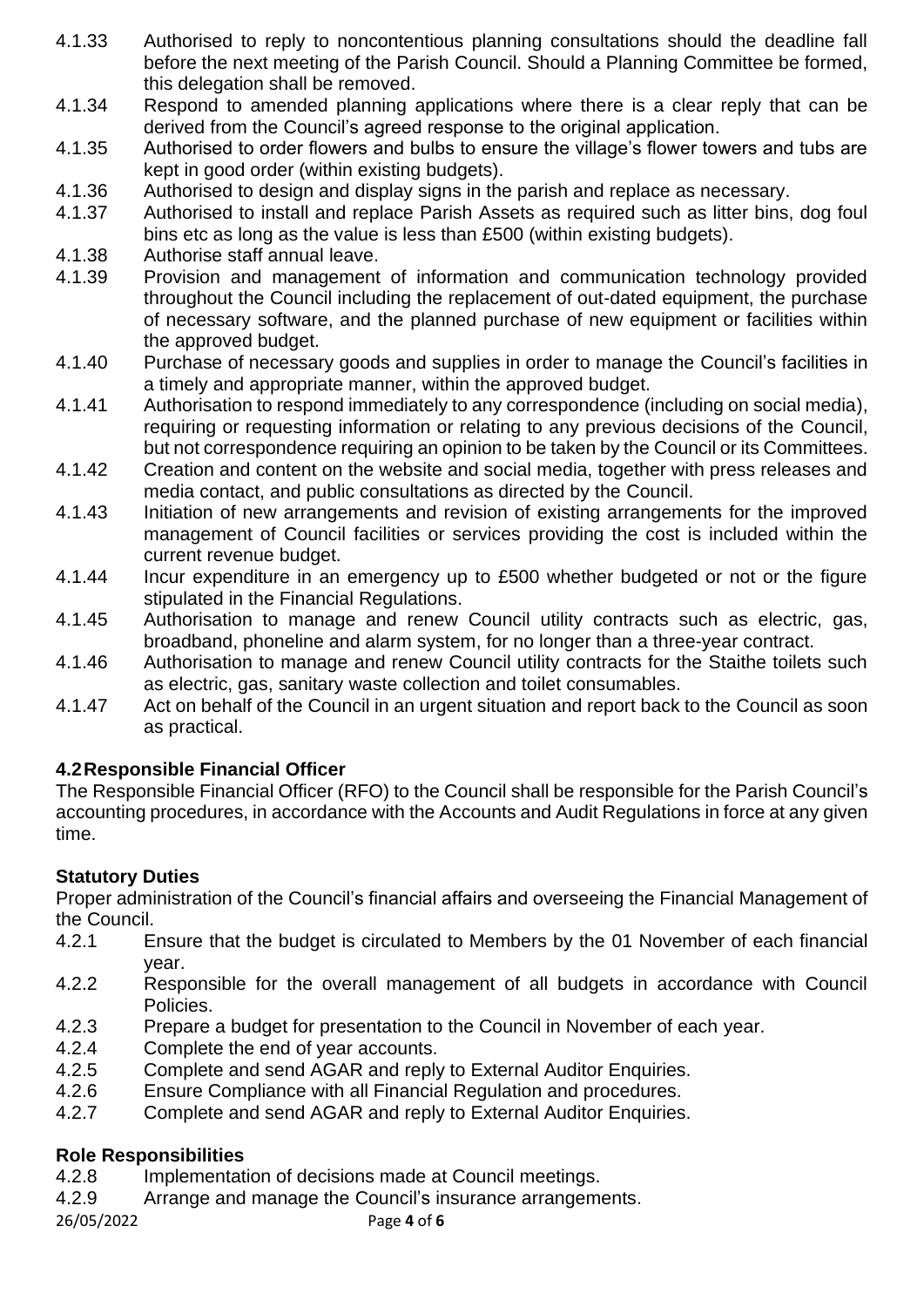- 4.2.10 Determine accounting policies, records and control systems.
- 4.2.11 Pay all subscriptions to organisations to which the Council has decided to belong to.
- 4.2.12 Management of Council salaries in accordance with contracts of employment.
- 4.2.13 Management of Parish Council maintenance contracts and Contract Register.
- 4.2.14 Developing income generating activities and apply for grants.
- 4.2.15 Manage risk management of the Council including keeping the Risk Schedule updated.
- 4.2.16 Implementation of Council's risk management policy, including the safety of all facilities and open spaces within the remit of the Council.
- 4.2.17 Matters specifically delegated by Council or Committee.
- 4.2.18 Management of the Assets in accordance with Council Policy.
- 4.2.19 Management of the Asset Register to ensure the Council has adequate insurance provision.
- 4.2.20 Management of the cleaning contracts for The Staithe Public Conveniences and the Library Annexe.
- 4.2.21 Report routine matters of maintenance to the relevant authorities where they do not fall within the remit of the Council.
- 4.2.22 Management of the Play Areas to ensure that repairs are undertaken in a timely manner.

# **The RFO has the following delegated powers;**

- 4.2.23 Ordering stationery, office supplies and consumables for the Staithe Public Conveniences for the Council (within agreed budget).
- 4.2.24 Authorisation to respond immediately to any correspondence (including on social media), requiring or requesting information or relating to any previous decisions of the Council, but not correspondence requiring an opinion to be taken by the Council or its Committees.
- 4.2.25 Initiation of new arrangements and revision of existing arrangements for the improved management of Council facilities or services providing the cost is included within the current revenue budget.
- 4.2.26 Arrange and manage the Council's insurance arrangements.
- 4.2.27 Authorisation to ensure the prompt payment of wages and salaries. These payments are to be made within the contract of Employment and at the rates annually agreed by the Parish Council. All such payments to be made by BACS and reported to the Parish council as soon as practicable.
- 4.2.28 Authorisation to make refunds for deposits placed on Council facilities and land hire up to and including £100.

\_\_\_\_\_\_\_\_\_\_\_\_\_\_\_\_\_\_\_\_\_\_\_\_\_\_\_\_\_\_\_\_\_\_\_\_\_\_\_\_\_\_\_\_\_\_\_\_\_\_\_\_\_\_\_\_\_\_\_\_\_\_\_\_\_\_\_\_\_\_\_\_\_\_\_\_\_\_

# **4.3 Administration and Allotment Officer**

The Administration and Allotment Officer (AAO) to the Council shall be responsible for the Parish Council's Allotments, hall bookings and community engagement.

# **Role Responsibilities**

- 4.3.1 Day to Day management of the Allotment Gardens including authorisation to let plots.
- 4.3.2 Authorisation of all short-term lettings of the Council's facilities and land in accordance with the approved scale of charges.
- 4.3.3 To be the first point of contact, when required, for visitors to the office and telephone enquiries.
- 4.3.4 To provide administrative support to the clerk and council as required and reply to correspondence.
- 4.3.5 To keep the community updated with information in the Council's noticeboards, websites and social media.
- 4.3.6 To help maintain levels of stationery, refreshments, cleaning materials, first aid supplies and office equipment for the council and the ordering and checking of deliveries.
- 4.3.7 To act as a representative of the Council as required and at the direction of the clerk.
- 4.3.8 Take and coordinate hall booking enquiries.
- 4.3.9 To cover the daily operation of the office in the absence of the clerk/finance officer.
- 4.3.10 To regularly report back to the Council on any changes at the allotments.

26/05/2022 Page **5** of **6**